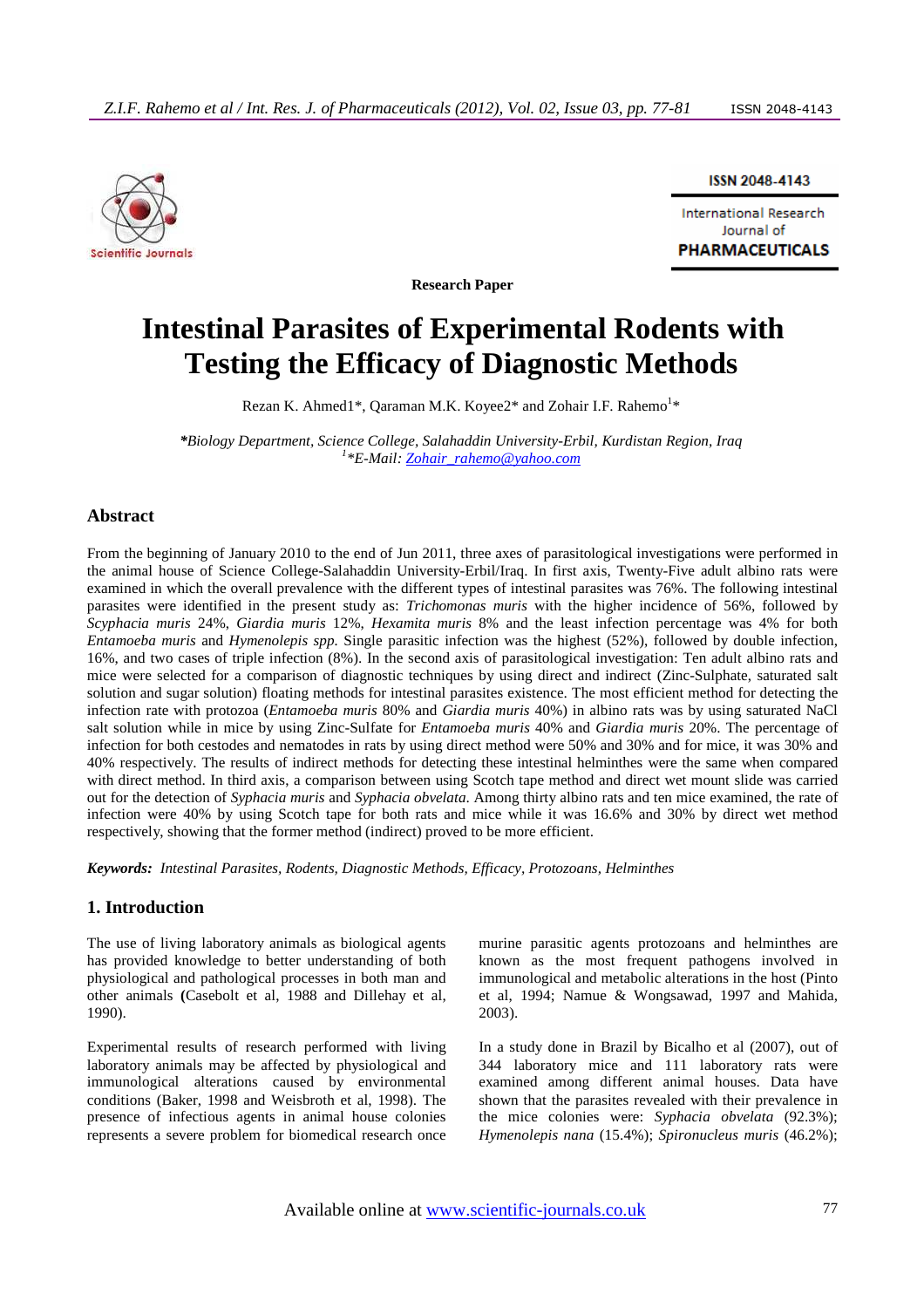*Giardia muris* (46.2%); *Tritrichomonas muris* (53.8%); *Trichomonas minuta* (61.5%) and *Entamoeba muris* (84.6%), while in the rat colonies: *Syphacia muris* (46.2%); *Spironucleus muris* (85.7%); *Tritrichomonas muris* (85.7%); *Trichomonas minuta* (85.7%) and *Entamoeba muris* (85.7%). Pinto et al (2001) examined rats of different strains in the same country and found that they were parasitized with a nematode *Syphacia muris*, which is considered widely distributed and a very common nematode species occur in these hosts.

Gilioli et al (2000) carried our a parasitological study to determine the health status of 15 mouse and 10 rat colonies bred in 18 Brazilian laboratory animal houses. The prevalences of parasites detected among the investigated mice colonies were: *Syphacia obvelata* (86.6%); *Hymenolepis nana* (53.3%); *Giardia muris* (66.0%); *Entamoeba muris* (20.0%) and *Spironucleus muris* (80.0%) while in rats: *Syphacia muris* (80.0%); *Hymenolepis nana* (40.0%); *Spironucleus muris* (90.0%); *Giardia muris* (60.0%) and *Entamoeba muris* (80.0%).

From twelve wild rats trapped from wet Markets in Philippine, Claveria et al (2005) identified the endoparasites naming: *Hymenolepi diminuta*; *Moniliformis moniliformis*; *Taenia taeniaeformis; Capillaria hepatica*; *Trichosomoides crassicauda*; *Sarcocystis sp*. and two different species of stronglyloid-looking intestinal nematodes, and there were no recording of intestinal protozoa.

In Iraq, Hussein (1986) carried out the first isolation of *Giardia sp*. from Rattus norvegicus in Erbil city. Anyhow, in Iraq, relatively, few studies have been done on intestinal parasites of laboratory rats and mice, therefore, the objectives of the present study are divided in to three axes:

- 1. To survey the intestinal parasitic fauna of laboratory albino rats and mice.
- 2. To test the efficacy of diagnostic method for rodents intestinal parasites.
- 3. To compare *Syphacia muris* and *Syphacia obvelata* infection rate in both rats and mice using both direct and Scotch tape method.

# **2. Materials and Methods**

During the beginning of January 2010 to Jun 2011, three different investigations were performed in animal house of Science College-Salahaddin University-Erbil/ Iraq:

1. Twenty-five adult albino rats (*Rattus norvegicus*) were anesthetized intraperitonially with ketamine hydrochloride

(50 mg/kg) as reported by Maulood (2005). The gastrointestinal tract was separated from the animal, opened and their contents were then emptied into Petri dishes containing 0.85% physiological saline as stated by Belding (1965) and examined closely for the presence of intestinal parasites by using magnifying lens, dissecting microscope and multiple wet mount slides were prepared and examined by light microscope.

2. Stool samples of, ten each of adult albino rats and mice were examined looking for parasites by using direct wet mount slide and indirect floating technique method ( Zinc-Sulfate, saturated salt solution and sugar solution) (Brown, 1969; Faust et al, 1978; Markell et al, 1999 and Al-Shirifi, 2000).

3. Thirty adult albino rats and ten mice were examined for detection of *Syphacia muris* and *Syphacia obvelata* by using Scotch tape method and compared with direct wet mount slide (Parija, 2004**)**. The detected parasites were identified according to their morphological characteristics and with the aid of Karen (2005) and with help of known reference books.

### **3. Results and Discussion**

As shown in Table 1, the higher rate of prevalence, 56%, was reported for *Trichomonas muris*, is exactly in agreement with Bicalho et al (2007) but the lower rate, 4%, was observed for both *Entamoeba muris* and *Hymenolepis spp.*, which is not in agreement with the results of Bicalho et al (2007) and Gilioli et al (2000) for *Entamoeba muris*. The high rate of prevalence may be due to the living of rats in same plastic cage, dirty wooden chips and contamination of water and food.

**Table 1. Prevalence of Intestinal Parasites Among 25 Examined Laboratory Albino Rats** 

| <b>Animals</b> | <b>Parasites</b>     | No. of<br><b>Positive</b><br><b>Rats</b> | <b>Prevalence</b><br>$\frac{0}{0}$ |
|----------------|----------------------|------------------------------------------|------------------------------------|
|                | Giardia muris        | 3                                        | 12 %                               |
| Protozoa       | Trichomonas<br>muris | 14                                       | 56 %                               |
|                | Hexamita<br>muris    | $\mathfrak{D}$                           | 8 %                                |
|                | Entamoeba<br>muris   | 1                                        | 4 %                                |
| Cestoda        | Hymenolepis<br>spp.  | 1                                        | 4 %                                |
| Nematoda       | Syphacia<br>muris    | 6                                        | 24 %                               |

Table 2 shows that the overall rate of infection with different types of intestinal parasite was 76%, most of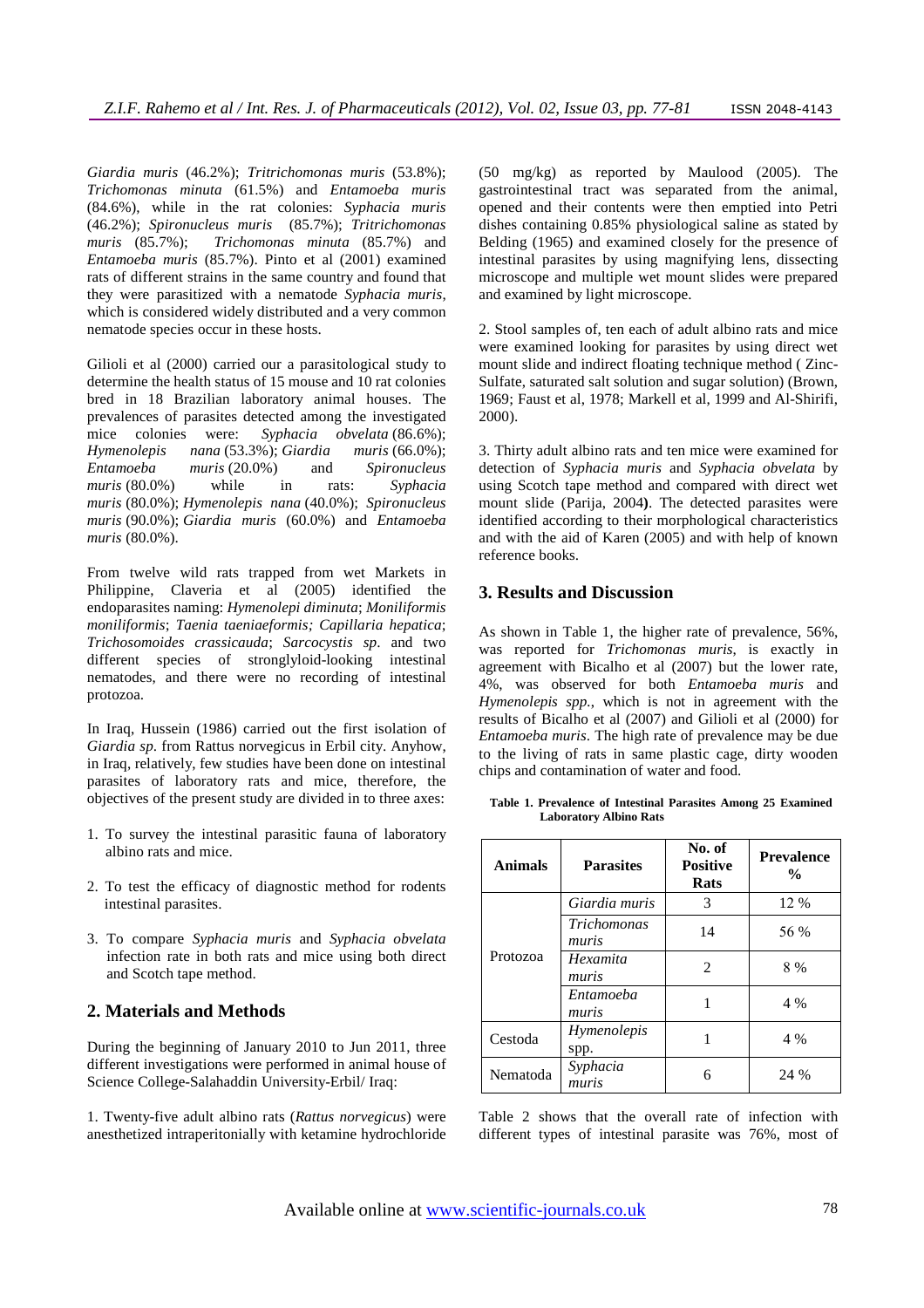infections were with 52% single parasite, followed by double parasite, 16%, in which flagellated intestinal protozoa *Trichomonas muris* observed with *Giardia muris*, *Hexamita muris, Syphacia muris* and *Hymenolepis spp.* 

Regarding triple infections there were two cases i.e. 1) 8% in which *Trichomonas muris* observed with *Entamoeba muris* and *Hexamita muris* 2) *Giardia muris* and *Syphacia muris*. *Trichomonas muris* and *Entamoeba muris* have been considered as commensal agents as they are not related to alterations of the animal health or interferences in experimental results. Sharp & La Regina (1998) declared *Giardia muris*, *Syphacia muris and Hexamita muris* as pathogenic agents.

|  |  |  |                                                           | Table 2. Single, Double and Triple Infection with Intestinal |
|--|--|--|-----------------------------------------------------------|--------------------------------------------------------------|
|  |  |  | <b>Parasites Among 25 Examined Laboratory Albino Rats</b> |                                                              |

| <b>Types of Infection</b>                                     | <b>No. of Positive</b><br><b>Rats</b> | $\frac{0}{0}$ |
|---------------------------------------------------------------|---------------------------------------|---------------|
| <b>Single</b>                                                 |                                       |               |
| Trichomonas muris                                             | 8                                     | 32 %          |
| Giardia muris                                                 | 1                                     | 4 %           |
| Syphacia muris                                                | $\overline{\mathcal{L}}$              | 16 %          |
| <b>Total Single</b>                                           | 13                                    | $52\%$        |
| <b>Double</b>                                                 |                                       |               |
| Trichomonas muris +<br>Giardia muris                          | 1                                     | 4 %           |
| $Trichomonas muris +$<br>Hexamita muris                       | 1                                     | 4 %           |
| $Trichomonas muris +$<br>Hymenolepis spp.                     | 1                                     | 4 %           |
| Trichomonas muris $+$<br>Syphacia muris                       | 1                                     | 4 %           |
| <b>Total Double</b>                                           | 4                                     | $16\%$        |
| <b>Triple</b>                                                 |                                       |               |
| Trichomonas muris+<br>$Hexamita$ muris $+$<br>Entamoeba muris | 1                                     | 4 %           |
| Trichomonas muris+<br>Giardia muris + Syphacia<br>muris       | 1                                     | 4 %           |
| <b>Total Triple</b>                                           | $\mathbf{2}$                          | $8\%$         |
| <b>Total</b>                                                  | 19                                    | 76 %          |

Tables 3 and 4 show that there were differences among the methods, used for identification of intestinal parasites, revealed in percentage (%), from total number of 20 faecal samples (10 of each rats and mice) examined by direct microscopic examination. The rate of infection were 20%, 10%, 50% and 30% for *Entamoeba muris*, *Giardia muris*,

*Hymenolepis* spp. and *Syphacia muris* respectively among rats, whereas the rate of infection among mice samples were 30%, 10%, 30%, 40% for *Entamoeba muris*, *Giardia muris*, *Hymenolepis spp.* and *Syphacia obvelata*  respectively.

|                    |       | <b>Direct Method</b> |               |               |  |  |  |  |  |
|--------------------|-------|----------------------|---------------|---------------|--|--|--|--|--|
| <b>Parasites</b>   |       | Rats(10)             | Mice(10)      |               |  |  |  |  |  |
|                    | $+ve$ | $\frac{6}{9}$        | $+ve$         | $\frac{6}{9}$ |  |  |  |  |  |
| Entamoeba muris    | 2     | 20                   | 3             | 30            |  |  |  |  |  |
| Giardia muris      |       | 10                   |               | 10            |  |  |  |  |  |
| Hymenolepis spp.   | 5     | 50                   | $\mathcal{R}$ | 30            |  |  |  |  |  |
| Syphacia muris     | 3     | 30                   |               |               |  |  |  |  |  |
| Syphacia. obvelata |       |                      |               | 40            |  |  |  |  |  |

**Table 3. Fecal Analysis for Detection of Intestinal Parasite of Albino Rats and Mice by Direct Method** 

The highest rate of infection, however, was with *Hymenolepis spp*. and *Syphacia obvelata* among rats and mice respectively, and the lower percentage of infection was with, *Giardia muris* among both groups. The high prevalence of *Hymenolepis spp.* and *Syphacia spp.* may be due to direct cycle *Hymenolepis nana*.

As the samples were positive by using both direct and indirect methods, therefore only five negative samples by direct method were compared with indirect method. The results of indirect methods for detecting intestinal helminthes parasites, (*Hymenolepis spp.*, *Syphacia muris and S. obvelata*) were the same when compared with direct method, while the best efficiency for the methods were reported by using saturated NaCl salt solution for detecting intestinal protozoa especially *Entamoeba muris*, 80%, and *Giardia muris*, 40%, in rats while in mice the best efficiency for the methods were reported by using Zinc-Sulphate for *Entamoeba muris* 40% and *Giardia muris*  20%.

Though, studies on comparison between direct and indirect faecal analysis methods on rats and mice are unavailable, however, most of the researchers concluded that Zinc-Sulphate is the best indirect flotation method for detecting intestinal parasites in human (Al-Kachache, 1989; Al-Daoody, 1998 and Ahmed, 2006).

Table 5 shows a comparison between Scotch tape and direct mount slide method for the detection of *Syphacia muris and Syphacia Obvelata* in rats and mice. The rates of infection with this parasite were higher i.e. 40% for both kinds of test animals, by using scotch tape method as compare to using direct mount slide method where the rates were 16.6% and 30% for rate and mice respectively.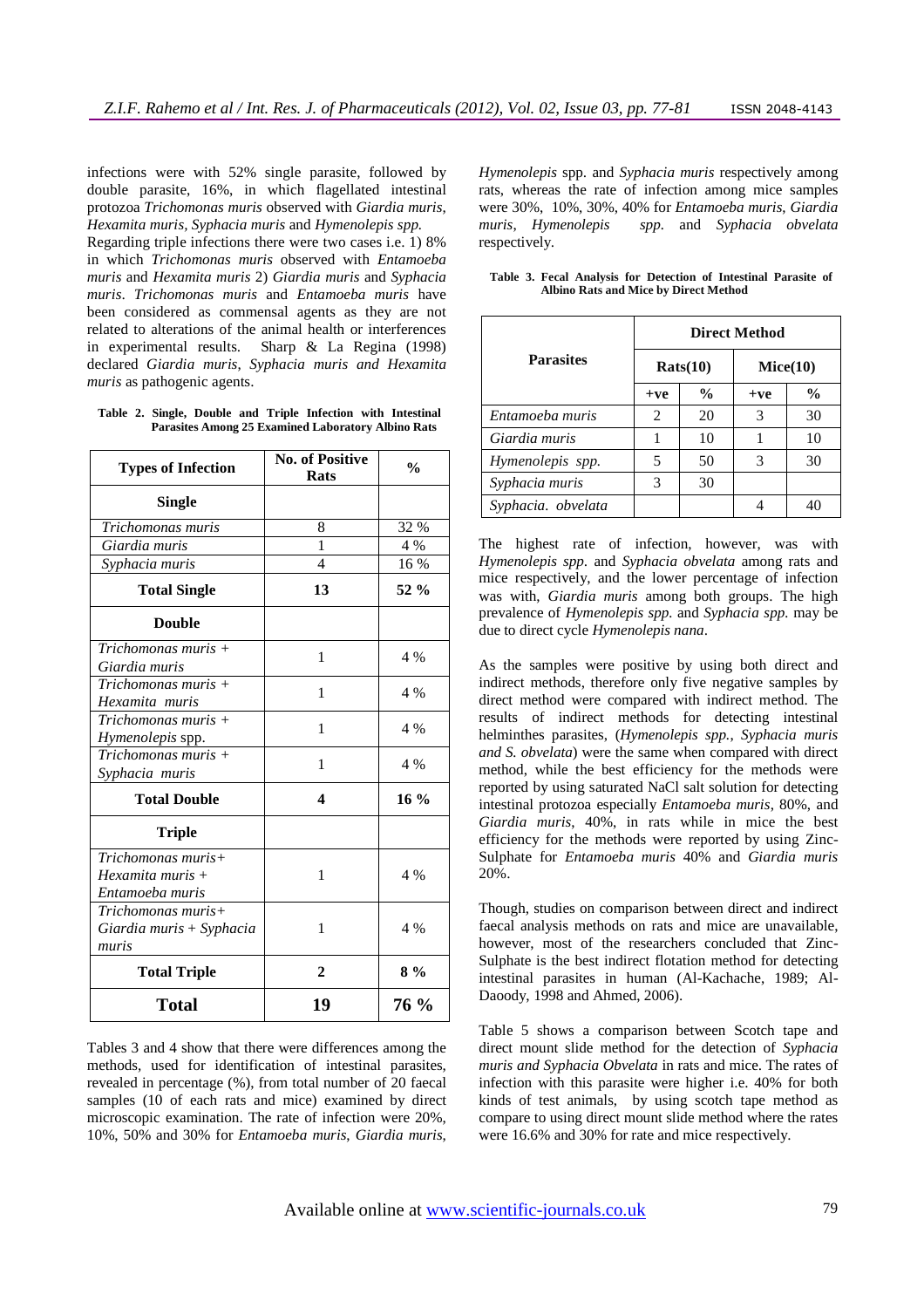|                  | <b>Indirect Methods</b> |               |            |                                |            |               |            |                       |            |               |            |               |
|------------------|-------------------------|---------------|------------|--------------------------------|------------|---------------|------------|-----------------------|------------|---------------|------------|---------------|
| <b>Parasites</b> | <b>Zinc-Sulphate</b>    |               |            | <b>Saturated Salt Solution</b> |            |               |            | <b>Sugar Solution</b> |            |               |            |               |
|                  | Rats $(5)$              |               | Mice $(5)$ |                                | Rats $(5)$ |               | Mice $(5)$ |                       | Rats $(5)$ |               | Mice $(5)$ |               |
|                  | $+ve$                   | $\frac{6}{9}$ | $+ve$      | $\frac{0}{0}$                  | $+ve$      | $\frac{0}{0}$ | $+ve$      | $\frac{6}{9}$         | $+ve$      | $\frac{6}{9}$ | $+ve$      | $\frac{0}{0}$ |
| Entamoeba muris  | $\bigcirc$              | 40            | 2          | 40                             | 4          | 80            |            | 20                    | 3          | 60            |            | 20            |
| Giardia muris    |                         | 20            |            | 20                             | 2          | 40            | $\theta$   | $\Omega$              | $\Omega$   | $\Omega$      | $\Omega$   | $\theta$      |

**Table 4. Faecal Analysis for Detection of Intestinal Parasites of Albino Rats and Mice by Indirect Method for Five Negative Samples by Direct Methods** 

**Table 5. Comparison Between Scotch Tape Method and Direct Mount Method for Detection of S***cyphasia muris* **and** *Syphacia obvelata*

|                       | <b>Scotch Tape</b>       | <b>Method</b> |               | <b>Direct Method</b>     |       |               |  |
|-----------------------|--------------------------|---------------|---------------|--------------------------|-------|---------------|--|
| Lab<br><b>Animals</b> | Examd.<br><b>Animals</b> | $+ve$         | $\frac{0}{0}$ | Examd.<br><b>Animals</b> | $+ve$ | $\frac{0}{0}$ |  |
| Rats                  | 30                       | 12            | 40            | 30                       | 5     | 16.6          |  |
| Mice                  |                          | 04            |               |                          |       |               |  |

## **4. Conclusion**

The results of the current study indicate the need of massive investment on laboratory animals: physical environment, equipments, human resources qualification, implementation of strict sanitary barriers and sanitary monitoring in the animal houses especially for biomedical research. Furthermore, quarantine programs are also needed so that new animals or biological materials can be isolated up to the moment their health status, may be assessed and then introduced into the sanitary-controlled colonies.

#### **References**

Ahmed, Q.M.K. (2006) **Prevalence of Intestinal Parasites among Foodhandlers and Primary Schoolchildren with Initial Cultivation of** *Entamoeba histolytica***, Schauddin 1903**. M.Sc. thesis, Salahaddin University, p. 124.

Al-Daoody, A.A. (1998) **Epidemiology of Intestinal Parasites among Pupils of a Number of Primary Schools And Foodhandlers in Ninevah Governorate**. M.Sc. thesis, Mosul University, p. 117

AL-Kachache, I.M.Y. (1989) **Study on the Incidence of Human Intestinal Parasites in Some Villages in Nineveh Province, with Study of the Effect of**  **some Physical and Chemical Factors on the Development and Viability of** *A. lumbricoides* **(Linnaeus, 1758) ova**. M.Sc. thesis, Mosul University Iraq, p. 139.

Al-Shirifi, H.M.H. (2000) **Prevalence of Intestinal Parasites among Pupils of Primary Schools and Foodhandlers in AL-Taamem Province-Iraq**. M.Sc. thesis, Mosul University, pp. 180 (In Arabic).

Baker, D.G. (1998) Natural pathogens of laboratory mice, rats and rabbits and their effects on research. **Clin. Microbiol. Rev.**, 11, pp. 231-266.

Belding, D. (1965) **Text book of Parasitology**. 5th ed. New York, Appleton Century Crofts, p. 1290.

Bicalho, K.A., Araújo, F.T.M., Rocha, R.S., and Carvalho, O.S. (2007) Sanitary profile in mice and rat colonies in laboratory animal houses in Minas Gerais:Endo and ectoparasites. **Arq. Bras. Med. Vet. Zootec.**, 59(6), pp. 1478-1484.

Brown, H.W. (1969) **Baisic Clinical Parasitology**. 3rd ed. New York, A Publishing Division of Prentice-Hall Inc. p. 345.

Casebolt, D.B., Lindsey, J.R., and Casell, G.H. (1988) Prevalence rates of infectious agents among commercial breeding populations of rats and mice. **Lab. Anim. Sci.**, 38, pp. 327-329.

Claveria, F.G., Causapin, J., Guzman, M.A., Toledo, M.G. and Salibay, C. (2005) Parasite biodiversity Rattus spp caught in wet markets. **Southeast Asian J Trop Med Public Health**, 36(Suppl. 4), pp. 146-148.

Dillehay, D.L., Lehner, N.D.M., and Huerkamp, M.J. (1990) The effectiveness of microisolator cage system and sentinel mice for controlling and detecting MHV and Sendai virus infection. **Lab. Anim. Sci.**, 40, pp. 367- 370.